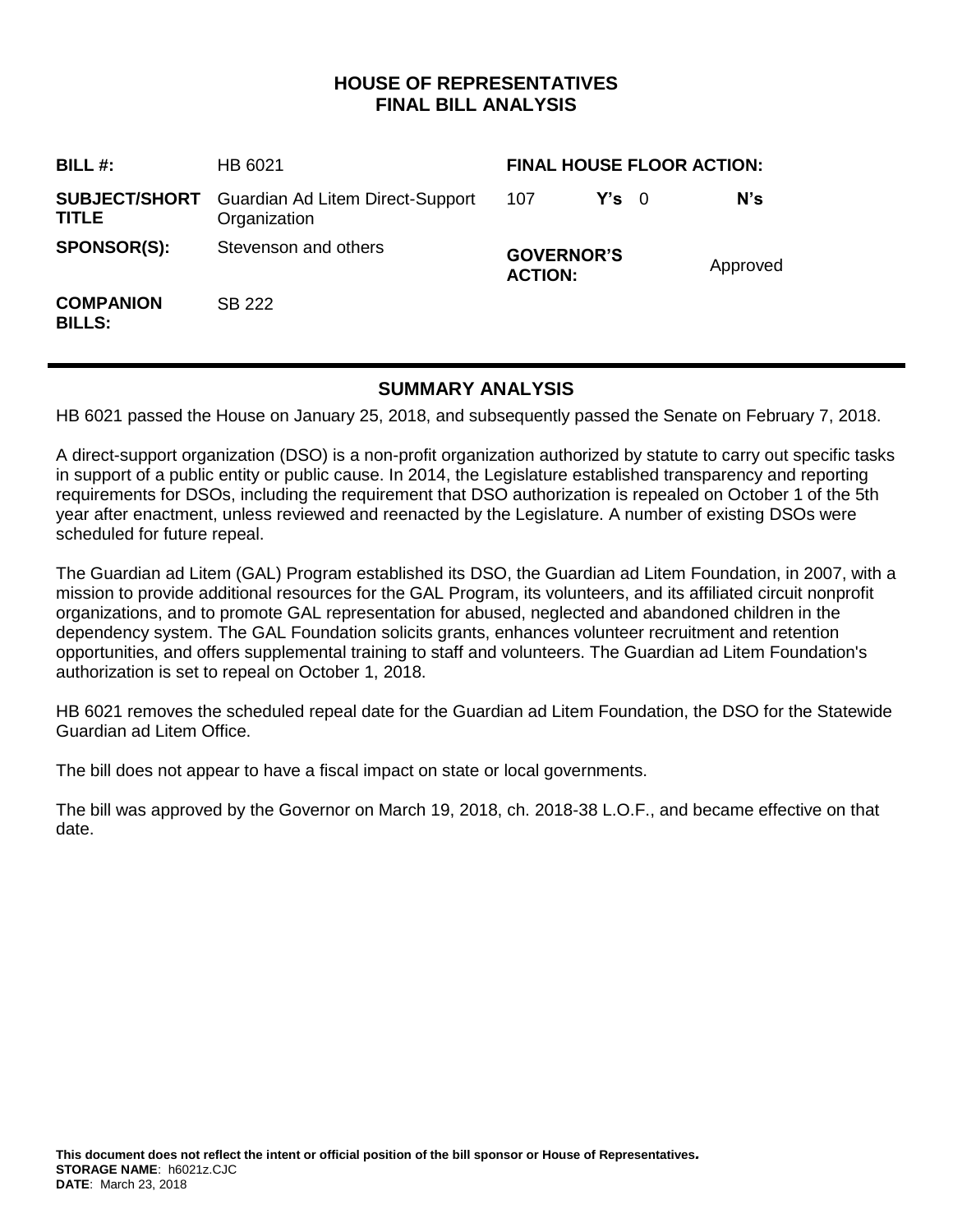## <span id="page-1-1"></span>**I. SUBSTANTIVE INFORMATION**

## A. EFFECT OF CHANGES:

## **Background**

#### Direct-Support Organizations

A direct-support organization (DSO) is a non-profit organization authorized by statute to carry out specific tasks in support of a public entity or public cause. The function and purpose of a DSO is detailed in its enacting statute and the contract with the agency the DSO was created to support.<sup>1</sup>

#### DSO Transparency and Reporting Requirements

<span id="page-1-0"></span>In 2014, the Legislature created s. 20.058, F.S., establishing transparency and reporting requirements for DSOs.<sup>2</sup> Specifically, the law requires each DSO submit annually the following information to the agency it was created to support by August  $1$ :<sup>3</sup>

- The name, mailing address, telephone number, and website address of the organization;
- The statutory authority or executive order that created the organization;
- A brief description of the mission of, and results obtained by, the organization;
- A brief description of the organization's plans for the next three fiscal years;
- A copy of the organization's code of ethics; and
- A copy of the organization's most recent Internal Revenue Service (IRS) Form 990.<sup>4</sup>

Additionally, the information submitted annually by a DSO must be available on the agency's website and include a link to the DSO's website, if one exists.<sup>5</sup> A contract between an agency and a DSO must be contingent upon the DSO submitting the required information to the agency and posting the information on the agency's website.<sup>6</sup> The contract must include a provision for ending operations and returning state-issued funds if the authorizing statute is repealed, the contract is terminated, or the organization is dissolved.<sup>7</sup> If a DSO fails to submit the required information to the agency for two consecutive years, the agency head must terminate its contract with the DSO.<sup>8</sup>

By August 15 of each year, the agency must report to the Governor, President of the Senate, Speaker of the House of Representatives, and the Office of Program Policy Analysis and Government Accountability the information submitted by each DSO, along with the agency's recommendation and supporting rationale to continue, terminate, or modify the agency's association with the DSO.<sup>9</sup>

Any law creating or authorizing a DSO must provide that the authorization is repealed on October 1 of the 5th year after enactment, unless reviewed and reenacted by the Legislature. A list of DSOs in existence prior to July 1, 2014 and scheduled for repeal in 2018 and 2019 is below:

 $\overline{a}$ 

<sup>1</sup> SS*.* 14.29(9)(a), 16.616(1), and 258.015(1), F.S. See also Rules of the Florida Auditor General, *Audits of Certain Nonprofit Organizations* (effective June 30, 2017), Rule 10.720(1)(b) and (d), available at: [https://flauditor.gov/pages/pdf\\_files/10\\_700.pdf](https://flauditor.gov/pages/pdf_files/10_700.pdf) (last accessed March 11, 2018).

 $2^2$  S. 3, Ch. 2014-96, L.O.F

 $3$  S. 20.058(1), F.S.

<sup>&</sup>lt;sup>4</sup> The IRS Form 990 is an annual information return required to be filed with the IRS by most organizations exempt from federal income tax under 26 U.S.C. 501. 26 C.F.R. 1.6033-2.

 $5$  S. 20.058(2), F.S.

 $6$  S. 20.058(4), F.S.

 $7$  Ch. 2017-75, L.O.F.

 $<sup>8</sup>$  Supra, FN 6.</sup>  $^9$  S. 20.058(3), F.S.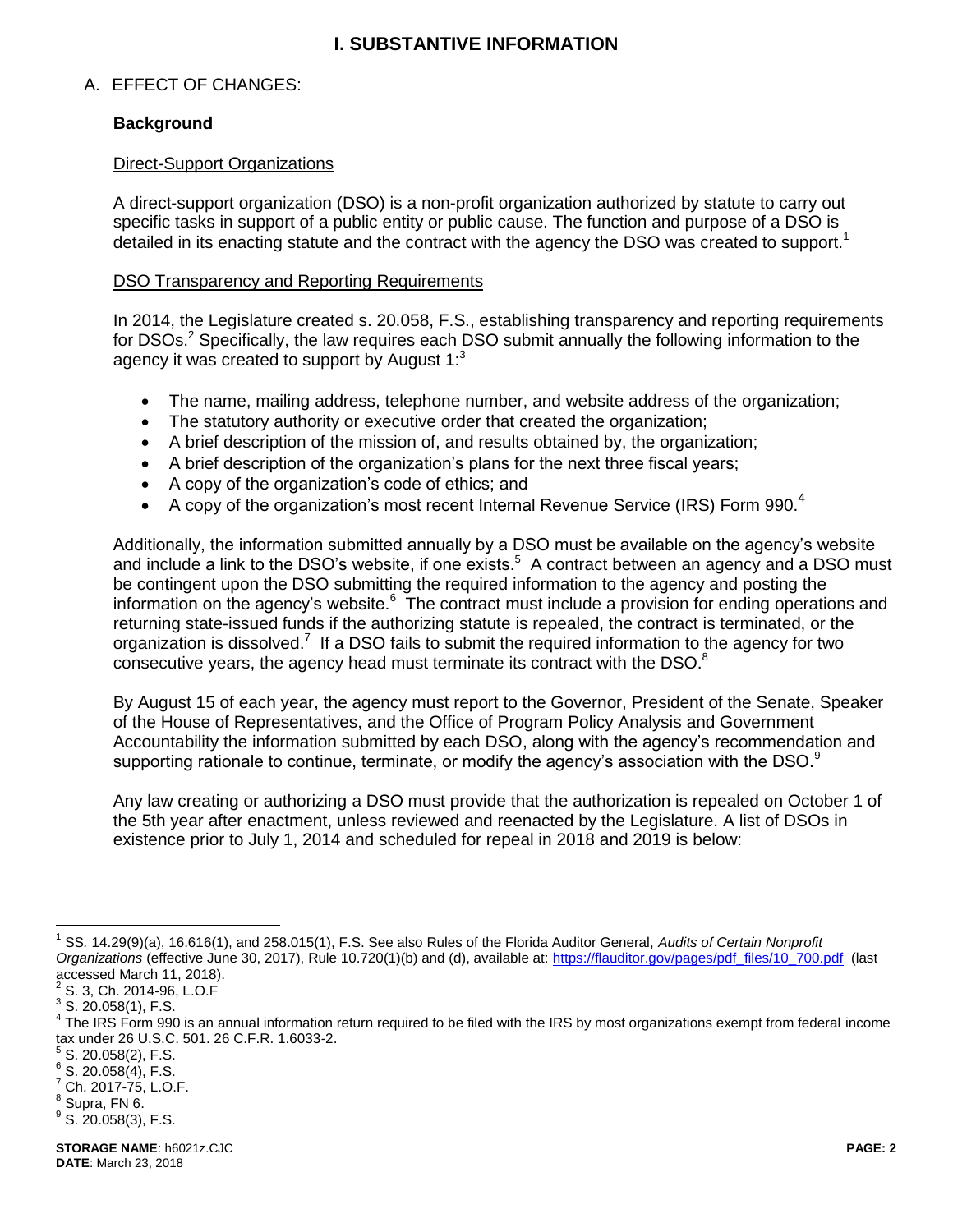| <b>DSOs Scheduled for Repeal<sup>10</sup></b>                                                                                                                                                                                                                                                                                                                                                                             |                                                                                                                                                                                                                                                                                                                                                                                                                                                                                                                                                                                                                                                                                                                                                                          |  |  |  |  |
|---------------------------------------------------------------------------------------------------------------------------------------------------------------------------------------------------------------------------------------------------------------------------------------------------------------------------------------------------------------------------------------------------------------------------|--------------------------------------------------------------------------------------------------------------------------------------------------------------------------------------------------------------------------------------------------------------------------------------------------------------------------------------------------------------------------------------------------------------------------------------------------------------------------------------------------------------------------------------------------------------------------------------------------------------------------------------------------------------------------------------------------------------------------------------------------------------------------|--|--|--|--|
| October 1, 2018                                                                                                                                                                                                                                                                                                                                                                                                           | October 1, 2019                                                                                                                                                                                                                                                                                                                                                                                                                                                                                                                                                                                                                                                                                                                                                          |  |  |  |  |
| Guardian ad Litem Program Foundation<br>(s. 39.8298(8), F.S.)<br>Florida Department of Law Enforcement<br>for Florida Missing Children's Day<br>(s. 683.231(8), F.S.)<br><b>Department of Corrections</b><br>$\bullet$<br>(s. 944.802(4), F.S.)<br>Executive Office of the Governor to assist<br>victims of adult and juvenile crime.<br>(s. 960.002(6), F.S.)<br>Department of Juvenile Justice<br>(s. 985.672(7), F.S.) | Department of Environmental<br>$\bullet$<br>Protection (s. 20.2551(6), F.S.)<br>Division of Library and Information<br>$\bullet$<br>Services (s. 257.43(4), F.S.)<br>Division of Recreation and Parks<br>$\bullet$<br>(s. 258.015(4), F.S.)<br><b>Babcock Ranch Preserve</b><br>$\bullet$<br>(s. 259.10521(4), F.S.)<br><b>Division of Cultural Affairs</b><br>$\bullet$<br>(s. 265.703(4), F.S.)<br><b>Division of Historical Resources</b><br>$\bullet$<br>(s. 267.17(4), F.S.)<br>Florida Tourism Industry Marketing<br>Corporation<br>(ss. 288.1226(9) and 288.923(6), F.S.)<br>Florida Intergovernmental Relations<br>Foundation<br>(s. 288.809(5), F.S.)<br>Fish and Wildlife Conservation<br>Commission<br>(s. 379.223(4), F.S.)<br>Department of Agriculture and |  |  |  |  |
|                                                                                                                                                                                                                                                                                                                                                                                                                           | <b>Consumer Services</b><br>(s. 570.691(10), F.S.)<br>Florida Beef Council<br>(s. 570.83(14), F.S.)                                                                                                                                                                                                                                                                                                                                                                                                                                                                                                                                                                                                                                                                      |  |  |  |  |

Current law requires all DSOs in existence prior to July 1, 2014 to be reviewed by the Legislature by July 1, 2019.<sup>11</sup>

## DSO Audit Requirements

Section 215.981, F.S., requires each DSO with annual expenditures in excess of \$100,000 to conduct an annual financial audit of its accounts and records.<sup>12</sup> The audit must be conducted by an independent certified public accountant in accordance with rules adopted by the Auditor General and the state agency that created, approved, or administers the DSO. The audit report must be submitted within nine months after the end of the fiscal year to the Auditor General and to the state agency the DSO supports. Additionally, the Auditor General may, pursuant to his or her own authority, or at the direction

 $\overline{a}$  $10$  Supra, F[N 2.](#page-1-0)

 $11$  S. 20.058(5), F.S.

<sup>&</sup>lt;sup>12</sup> The independent audit requirement does not apply to a DSO for a university, district board of trustees of a community college, or district school board. Additionally, the expenditure threshold for an independent audit is \$300,000 for a DSO for the Department of Environmental Protection and the Department of Agriculture and Consumer Services.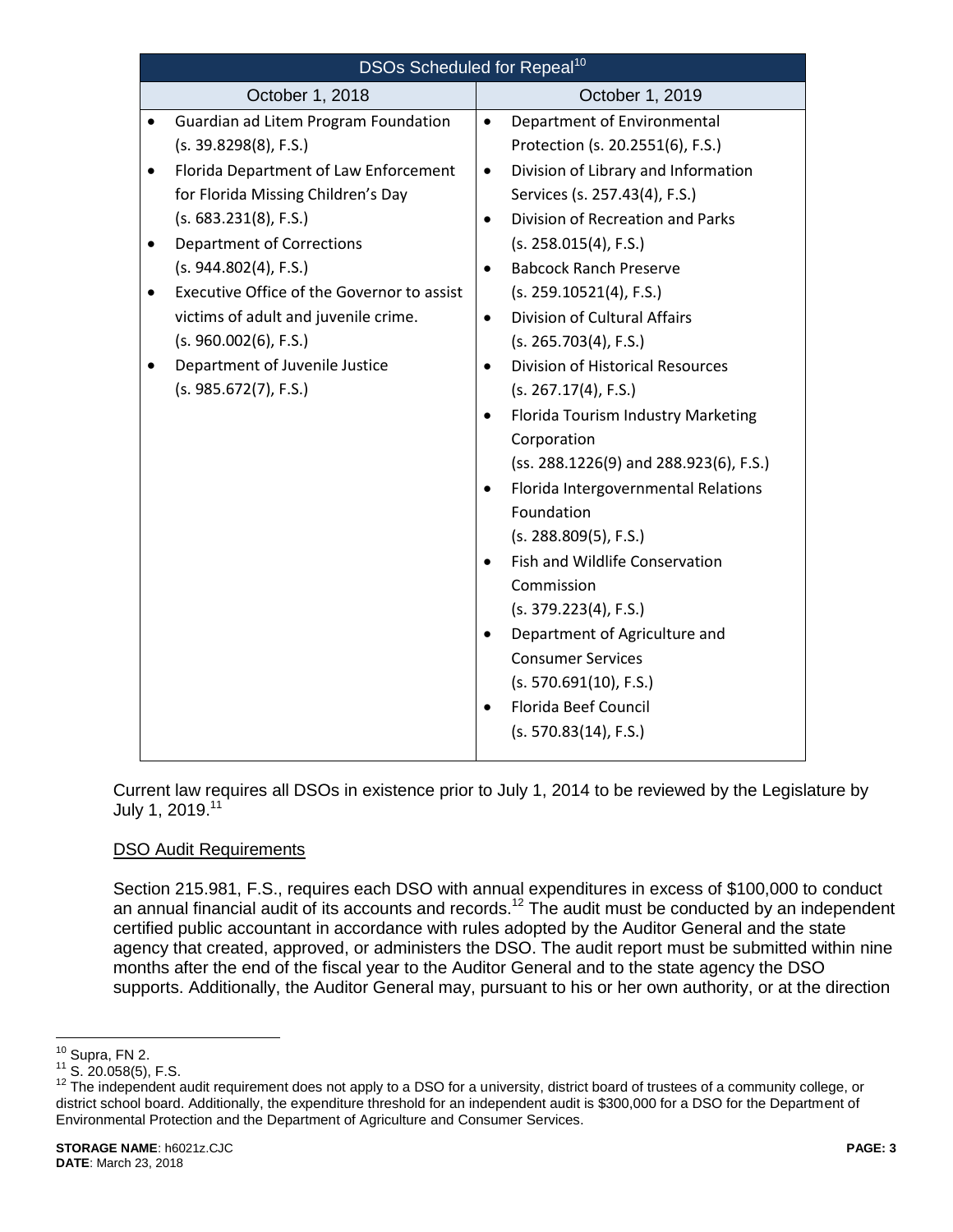of the Legislative Auditing Committee, conduct audits or other engagements of DSO accounts and records. $1$ 

#### The Guardian ad Litem Program

Florida's Guardian ad Litem Program (GAL Program) advocates for the best interests of children alleged to be abused, neglected, or abandoned and who are involved in dependency proceedings.<sup>14</sup> The GAL Program uses a collaborative approach to represent children in the dependency system involving GAL volunteers, Child Advocacy Managers and GAL Program attorneys.<sup>15</sup> Currently the GAL Program advocates for more than 10,000 children in the dependency system. Over the last 35 years the GAL Program has had over 30,000 volunteers who have represented more than 250,000 children.<sup>16</sup>

Current law requires that a guardian ad litem (GAL) be appointed at the earliest possible time in an abuse or neglect proceeding.<sup>17</sup> The GAL is required to review all disposition recommendations and changes in placement, and must be present at all critical stages of the dependency proceeding or submit a written report of recommendations to the court.<sup>18</sup>

#### The Guardian ad Litem Foundation

The GAL Program established the Florida Guardian ad Litem Foundation (Foundation) as its DSO in 2007. The executive director of the Statewide GAL Office appoints the members of the board of directors. The board of directors serves at the pleasure of the executive director in carrying out the mission of the DSO, which is to provide additional resources for the GAL Program, its volunteers, and its affiliated circuit nonprofit organizations<sup>19</sup> in order to promote GAL representation for abused, neglected and abandoned children in Florida's dependency system.<sup>20</sup> The DSO is scheduled for repeal on October 1, 2018, unless reviewed and saved from repeal by the Legislature.<sup>21</sup>

According to the Statewide GAL Program, the Foundation continues to provide support to the GAL Program and serves the critical function of soliciting and receiving grants and resources from private and philanthropic organizations. In addition, the Foundation conducts the following activities that further the GAL Program's mission: <sup>22</sup>

- Developing statewide partnerships;
- Publicizing the GAL Program's mission to represent the best interests of children;
- Coordinating with and serving as a resource to the twenty non-profit organizations affiliated with local GAL Programs;
- Enhancing opportunities for recruitment and retention of volunteers; and
- Offering supplemental training opportunities for volunteers.

For the tax period beginning July 1, 2016 and ending June 30, 2017, the Foundation reported total revenue of  $$178,092$  and total expenditures of  $$153,467<sup>23</sup>$ 

 $\overline{a}$ 

<sup>15</sup> Florida Guardian ad Litem Program, Annual Report, 2016, *A Voice Heard: Visualizing a Hopeful Future,* available at: [http://guardianadlitem.org/wp-content/uploads/2014/08/GAL-Annual-Report-for-Print4.pdf.](http://guardianadlitem.org/wp-content/uploads/2014/08/GAL-Annual-Report-for-Print4.pdf) (last accessed March 11, 2018).  $\frac{16}{16}$  Id.

 $13$  S. 11.45(3), F.S.

 $14$  S. 39.8201(1), F.S.

 $^{17}$  S. 39.822(1), F.S.

<sup>18</sup> S. 39.822(4), F.S.

<sup>&</sup>lt;sup>19</sup> Many of Florida's judicial circuits have non-profit organizations that raise money and sponsor activities for the local Guardian ad Litem program. Those include, Northwest Guardian ad Litem Foundation, Guardian ad Litem Foundation of Florida's First Coast, Child Advocates II of Tallahassee, and Voices for Children.

<sup>20</sup> Guardian ad Litem Foundation, *Bylaws 2016*, available at:<http://flgal.org/about/> (last accessed March 11, 2018). <sup>21</sup> S. 39.8298, F.S.

<sup>22</sup> Florida Statewide Guardian ad Litem Program, *Annual Report of the Florida Guardian ad Litem Foundation*, August 10, 2017, available at[: http://flgal.org/wp-content/uploads/2017/07/GAL-Program-Report-to-Governor-re-Foundation-FINAL.pdf.](http://flgal.org/wp-content/uploads/2017/07/GAL-Program-Report-to-Governor-re-Foundation-FINAL.pdf) (last accessed March 11, 2018).

<sup>&</sup>lt;sup>23</sup> Internal Revenue Service, Form 990, Return of Organization Exempt From Income Tax, 2016 (on file with Judiciary Committee staff).